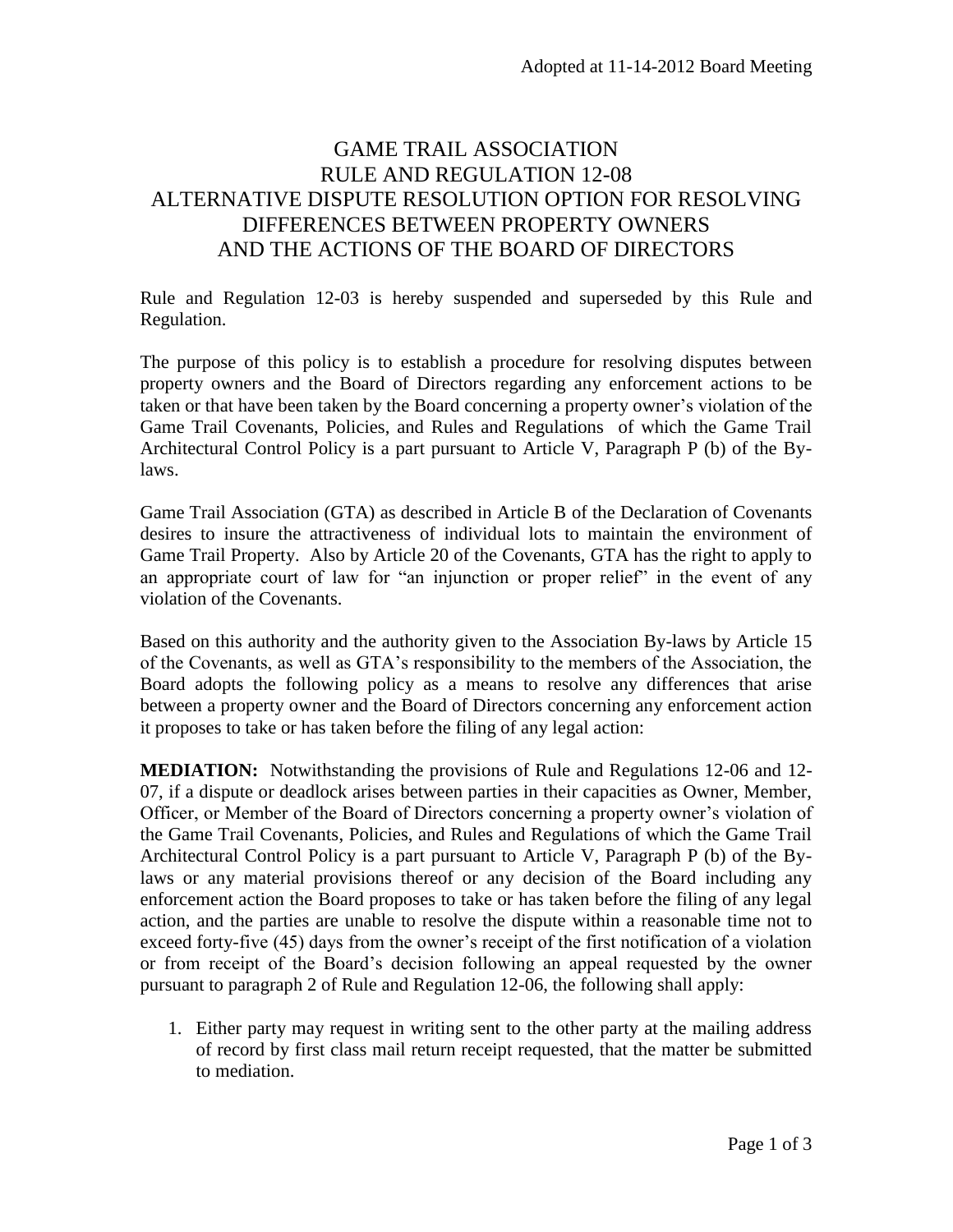- 2. Within ten (10) days of receipt of the request for mediation, the non-requesting party must notify the requesting party in writing sent to the mailing address of record by first class mail that he/she either agrees to participate in mediation to resolve the dispute or that he/she wishes to opt out of this process.
- 3. Within ten (10) days of the receipt of the agreement to mediation, the parties shall select a single trained and impartial mediator.
- 4. Unless otherwise agreed upon in writing by all parties to the dispute, the venue shall be in Chaffee County, Colorado.
- 5. Each party will bear their own individual costs for the mediation and the cost of the mediator shall be borne equally by the parties regardless of the outcome.
- 6. The purpose of the mediation is to:
	- a. Promote discussion between the parties;
	- b. Assist the parties to develop and exchange pertinent information concerning the issues in dispute; and
	- c. Assist the parties to develop proposals which will enable them to arrive at a mutually acceptable resolution of the controversy.
- 7. Mediation shall then proceed in accordance with the following guidelines:
	- a. The mediator may meet with the parties and their counsel jointly or ex parte. The parties agree that they will participate in the mediation process in good faith and expeditiously, attending all sessions scheduled by the mediator. Representatives of the parties with settlement authority will attend mediation sessions as required by the mediator.
	- b. All information presented to the mediator shall be deemed confidential and shall be disclosed by the mediator only with the consent of the parties or their respective counsel. The mediator shall not be subject to subpoena by any party. No statements made or documents prepared for mediation sessions shall be disclosed in any subsequent proceedings or construed as an admission of a party.
	- c. Either party to the mediation may terminate the mediation process without prejudice.
	- d. Neither party shall be obligated to continue the mediation process beyond a period of five (5) days from the start of the mediation or if the mediator concludes that there is no reasonable likelihood that continuing mediation will result in a mutually agreeable resolution of the dispute.